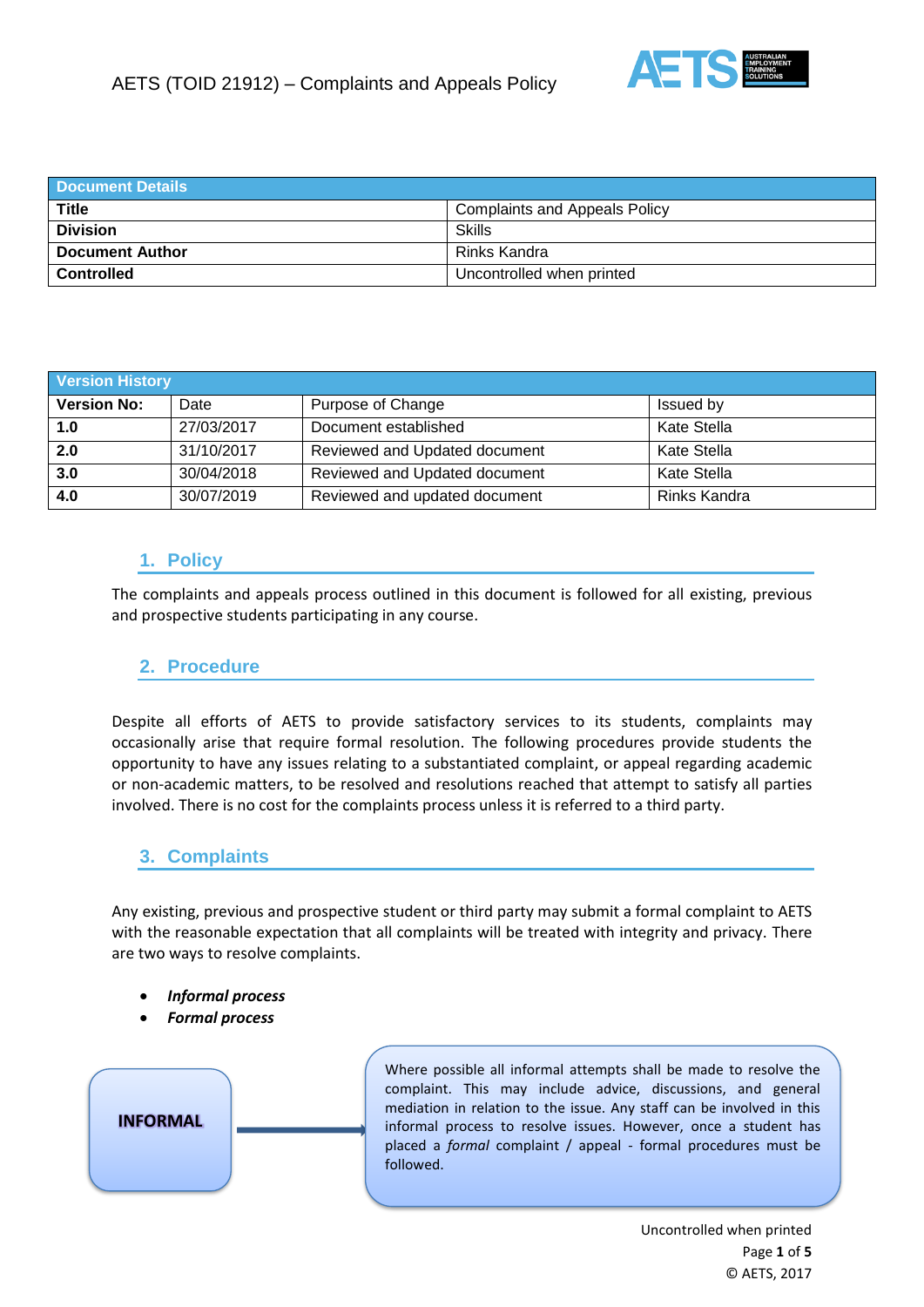



**Step 2:** All formally submitted complaints or appeals are received by our centralised complaints handling division, and then forwarded to the Chief Operating Officer (Skills Division) within 24hours. They will deal with the complaint in the first instance. Any complaint(s) they are not authorised to resolve will be directed to the Executive Director (Skills) for follow-up and resolution.

**Step 3:** The complainant will be contacted within **3 working days** by the Chief Operating Officer (Skills Division) or someone designated by the COO. If required, complainant may be requested to provide more information. He/ She will be informed of any decisions or outcomes concluded, or processes in place to deal with the complaint.

**Step 4:** When a decision has been reached the Complainant will be informed of the decision or outcome that is concluded in writing and shall also be notified that they have the right of appeal. To appeal a decision AETS must receive ground of the appeal in writing. Please refer to the appeals procedure below for further detail.

**Step 5:** The Chief Operating Officer (Skills Division) will ensure that AETS will act immediately on any substantiated complaint. If the internal or any external complaint handling or appeal process results in a decision that supports the student, AETS must immediately implement any decision and/or corrective and preventative action that are required, and advise the student of the outcome. If any AETS Policy needs to be changed, necessary review will be taken immediately.

> Uncontrolled when printed Page **2** of **5** © AETS, 2017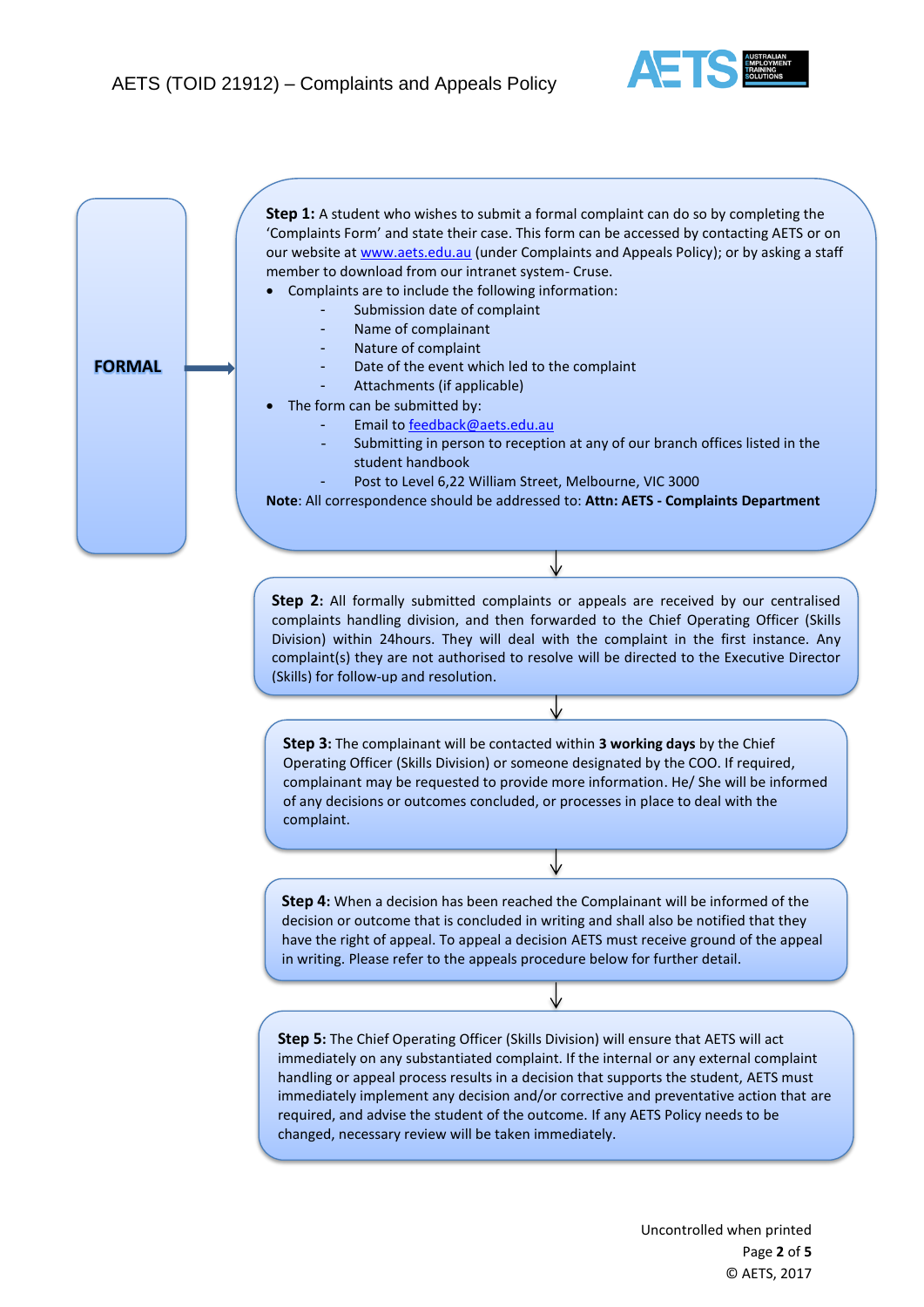

## **4. Appeal Process**

All students have the right to appeal decisions made by AETS where reasonable grounds can be established.

- $\triangleright$  To activate the appeals process the student is to complete an 'Appeals Form' and clearly state the reason why student feels the decision is unfair. The complainant needs to complete this form.
- ➢ This form can be accessed on our website at [www.aets.edu.au](http://www.aets.edu.au/) (under Complaints & Appeals Policy); or by asking a staff member to download from our intranet system- Cruse; or requesting on **feedback@aets.edu.au.** The process for all formally lodged appeals will begin within **10 working days** of the receipt of Appeal form.
- $\triangleright$  The Chief Operating Officer (Skills Division) may organise a meeting with all parties involved in the matter and attempt to seek resolution where appropriate. The student will have the right to appoint an independent nominee to attend all discussions.
- $\triangleright$  In the event that a complaint or appeal (including any review process) takes more than 60 days to finalise, complainants will receive written correspondence explaining the delay.

### The areas in which a student may appeal a decision made by AETS may include:

|                                                                                                                 | <b>APPEALING A DECISION</b>                                                                                                                                                                                                                                                                                                                                                                                                                                                                                                                                                                                                                                                                                                                                                                                                                                                                                                                                                                                                                                                                                 |
|-----------------------------------------------------------------------------------------------------------------|-------------------------------------------------------------------------------------------------------------------------------------------------------------------------------------------------------------------------------------------------------------------------------------------------------------------------------------------------------------------------------------------------------------------------------------------------------------------------------------------------------------------------------------------------------------------------------------------------------------------------------------------------------------------------------------------------------------------------------------------------------------------------------------------------------------------------------------------------------------------------------------------------------------------------------------------------------------------------------------------------------------------------------------------------------------------------------------------------------------|
| Assessment/s<br><b>Outcome</b>                                                                                  | Notify your Assessor in the first instance and try to resolve the issue or get it re-assessed<br>$\bullet$<br>in an informal manner. The Assessor may decide to re-assess the student to ensure a fair<br>and equitable decision is gained. The assessor will complete a written report regarding the<br>re-assessment outlining the reasons to the Chief Operating Officer (Skills Division). The<br>appeal will be entered into the 'CA&I Reporting Register'.<br>Lodge an appeal by completing the Appeals form outlining the reasons for the appeal, if<br>still unsatisfied with the decision.<br>The Chief Operating Officer (Skills Division) may indicate the assessment decision stands or<br>request for a possible re-assessment by a 'third party'. The third party shall be another<br>assessor appointed by AETS.<br>The student shall be notified in writing of the outcome with reasons for the decision. If not<br>satisfied, student shall be provided the option of seeking the external appeals channel.<br>Notify AETS if student wishes to proceed with the external appeals channel. |
| <b>Decision that is</b><br>made after a<br>complaint has<br>been dealt with<br>by AETS in the<br>first instance | If not satisfied with the resolution, lodge an appeal and notify AETS in writing within 20<br>$\bullet$<br>working days commencing three days after the date of the written communication of<br>decision or outcome of the complaint. Clearly outline grounds of the appeal on the Appeal<br>form and attach any supporting documentation.<br>The student shall be notified in writing of the outcome with reasons for the decision. If not<br>$\bullet$<br>satisfied, student shall be provided the option of seeking the external appeals channel.<br>Notify AETS if student wishes to proceed with the external appeals channel.                                                                                                                                                                                                                                                                                                                                                                                                                                                                         |
| <b>AETS initiated</b><br>deferral,<br>suspension, or<br>cancellation<br>decisions                               | If not satisfied with the resolution, lodge an appeal and notify AETS in writing within 20<br>$\bullet$<br>working days commencing three days after the date of the written communication of<br>decision or outcome of the complaint. Clearly outline grounds of the appeal on the Appeal<br>form and attach any supporting documentation.<br>The student shall be notified in writing of the outcome with reasons for the decision. If<br>$\bullet$<br>not satisfied, the student shall be provided the option of seeking the external appeals<br>channel. Notify AETS if student wishes to proceed with the external appeals channel.                                                                                                                                                                                                                                                                                                                                                                                                                                                                     |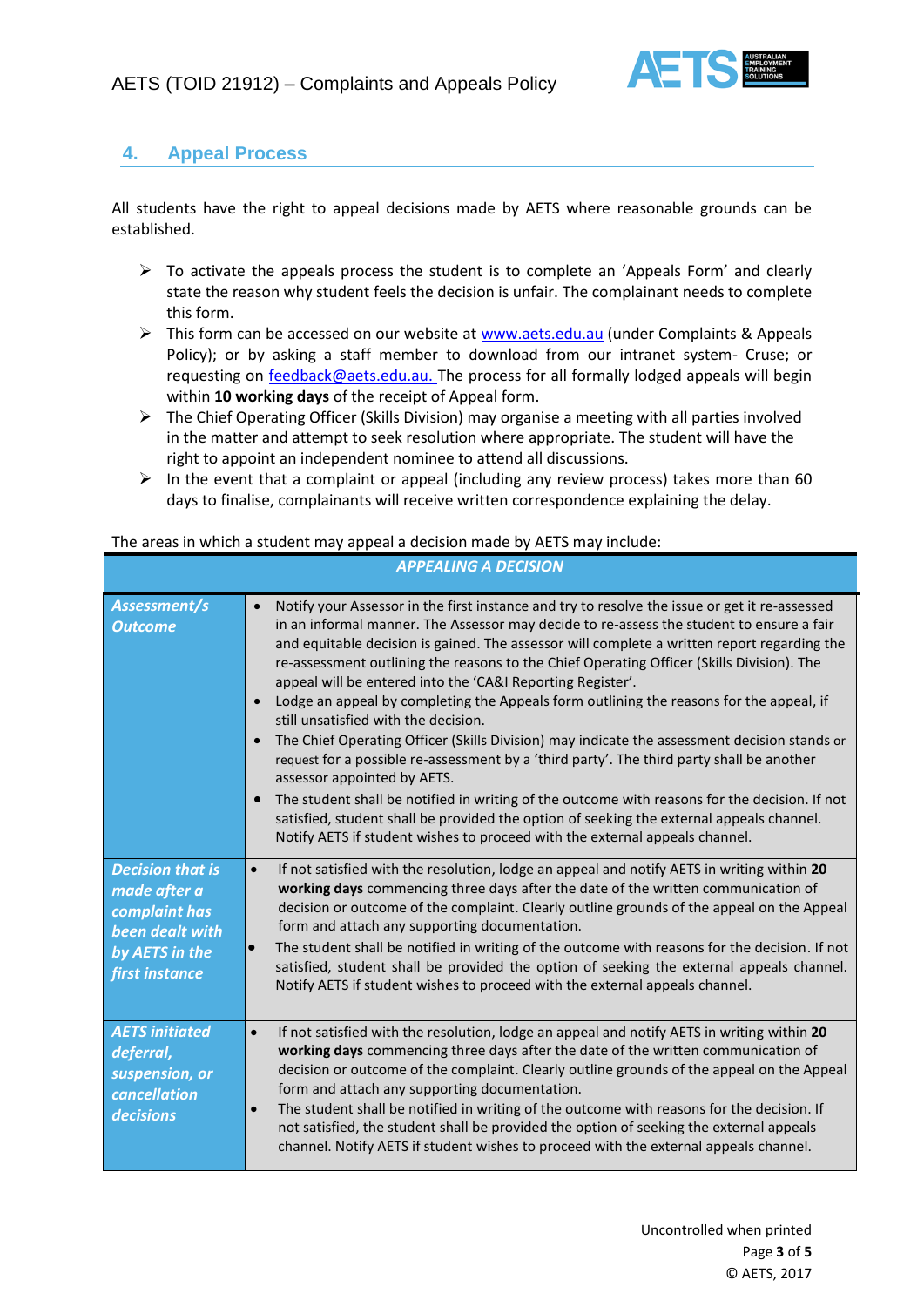

### **External independent/Third party Mediator**

If a student disagrees with the outcome of the appeal, they can request mediation through external independent/third party mediator listed below:

• **National Training Complaints Hotline** - 133873 • **Dispute Resolution Centre of Victoria -** Dispute Assessment Officer Level 4, 456 Lonsdale Street Melbourne VIC 3000 Ph.: (03) 9603 8370 <http://disputes.vic.gov.au/> • **Australian Skills Quality Authority (ASQA)** - GPO Box 9928, Melbourne, VIC, 3001 Ph.: 1300 701 801 Email: [enquiries@asqa.gov.au](mailto:enquiries@asqa.gov.au) Website[: www.asqa.gov.au](http://www.asqa.gov.au/) https://www.asqa.gov.au/complaints/gettingstarted-making-complaint-about-training-

Where a decision or outcome is in favour of the student, AETS shall follow the required action and recommendation from the third party mediator to satisfy the student's appeal as soon as practicable.

provider

#### **5. Review**

This policy is due for review two years from its date of last review or earlier if required by legislative or regulatory changes.

## **Copyright notice**

This work is copyright. Apart from any use permitted under the Copyright Act 1968, no part may be reproduced by any process, nor may any other exclusive right be exercised, without the permission of AETS Pty Ltd, Level 6, 22 William Street Melbourne, 3000.

#### **Ownership**

AETS Pty Ltd is nominated as the Owner of this Policy.

### **Disclaimer**

This Policy and Procedure document is designed to assist employees of AETS in performing their duties and responsibilities, and otherwise to set out general information in relation to certain subjects.

To the extent that this Policy and Procedure document requires an employee of AETS to do, or refrain from doing something, it constitutes a direction from AETS to the employee, with which the